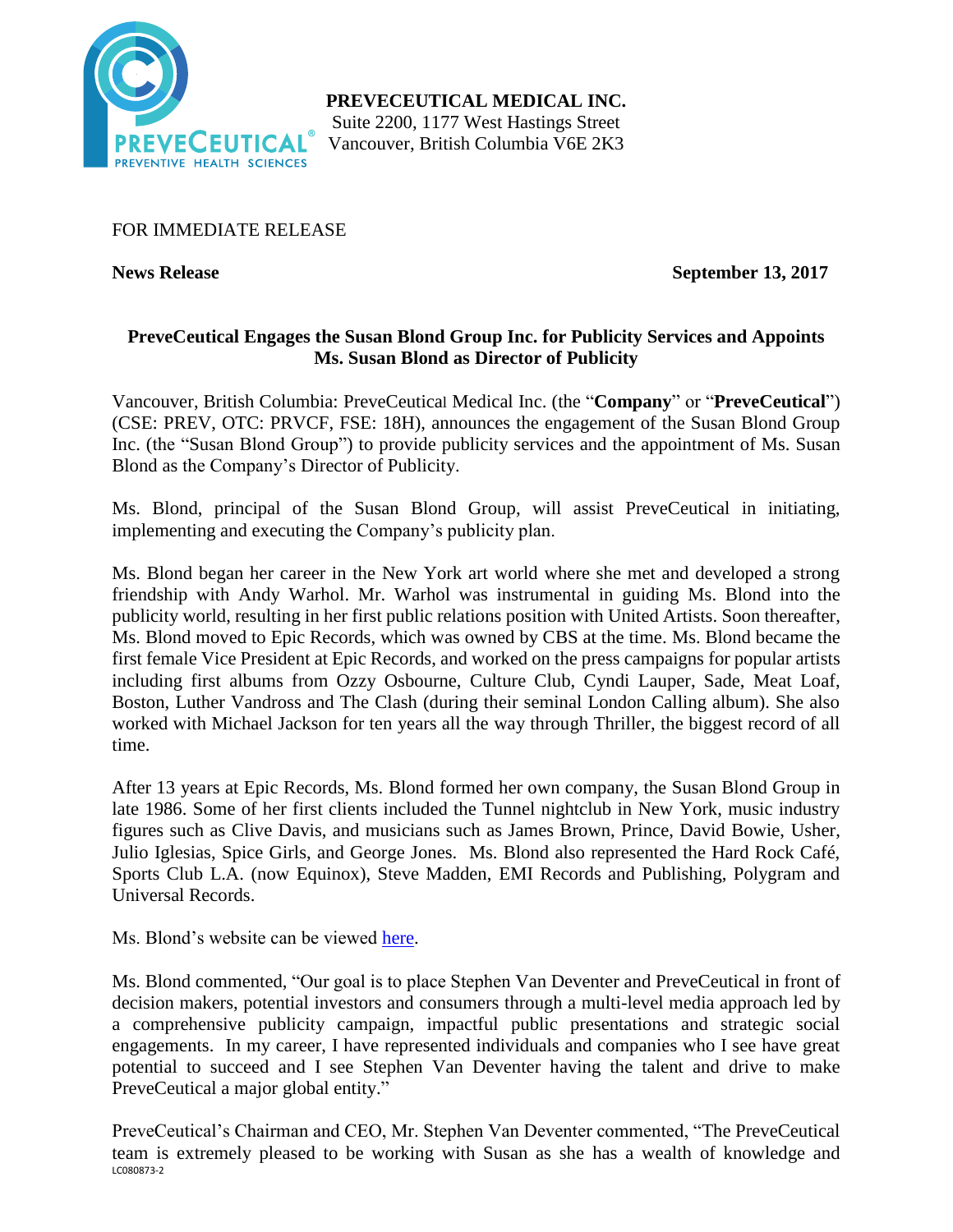experience in her field and has worked with numerous high-profile individuals, fashioning them as globally recognized brands. In keeping with our vision of becoming a global preventive health care company, I believe PreveCeutical will benefit greatly from working with Susan."

### *Commercial Terms*

Under the terms of the publicity relations agreement made as of September 11, 2017 (the "Agreement") and subject to acceptance for filing by the Canadian Securities Commission (the "CSE"), the Susan Blond Group will be responsible for: developing and implementing the publicity plan for the Company; coordinating press coverage across all media platforms (including the creation and development of written media materials); coordinating media training; and coordinating and supervising activities in conjunction with other members of the Company's marketing team. Susan Blond, President of the Susan Blond Group has been appointed as the Company's Director of Publicity and will be responsible for the performance of the Susan Blond Group services under the Agreement.

The initial term of the Agreement is for a period of 12 months and will automatically renew for additional 12 month periods, unless the Company provides 14 calendar days' notice of termination prior to the end of each 12 month period for a total period of 60 months. The fees payable to the Susan Blond Group during the first term of the Agreement will consist of monthly cash payments of USD13,000 and the issuance of common shares of the Company having an aggregate value of USD7,000. These shares will be issued on a private placement basis to the Susan Blond Group pursuant to exemptions from the prospectus and registration requirements under applicable United States and Canadian securities laws and in Canada will have a hold period of four months and one day from the date of issuance. During years 2 to 5 of the Agreement, the monthly consulting fee will be USD20,000 cash, provided that the Susan Blond Group at its discretion may elect to be paid the consulting fee as to USD10,000 cash and common shares having an aggregate value of USD10,000. Upon the execution of the Agreement, the Company is required to pay USD39,000 and issue common shares having an aggregate value of USD21,000 to the Susan Blond Group, representing the first three months of the consulting services fees payable under the Agreement.

## *About PreveCeutical Medical Inc.*

PreveCeutical Medical Inc. is a health sciences company that develops innovative preventive therapies utilizing organic and nature identical products.

PreveCeutical aims to be a leader in preventive health sciences and currently has five Research and Development programs, including: dual gene therapy for curative and prevention therapies for diabetes and obesity; a Sol-gel platform for nose to brain delivery of medical compounds including cannabinoids; Nature Identical™ peptides for treatment of various ailments; non-addictive analgesic peptides as a replacement to the highly addictive analgesics such as morphine, fentanyl and oxycodone; and a therapeutic product for treating athletes who suffer from concussions (mild traumatic brain injury).

PreveCeutical sells CELLB9®, an Immune System Booster. CELLB9® is an oral solution containing polarized and potentiated essential minerals extracted from a novel peptide obtained from Caribbean Blue Scorpion venom.

LC080873-2 For more information about PreveCeutical, please visit www.PreveCeutical.com, follow us on Twitter: http://twitter.com/PreveCeuticals and Facebook: www.facebook.com/PreveCeutical.